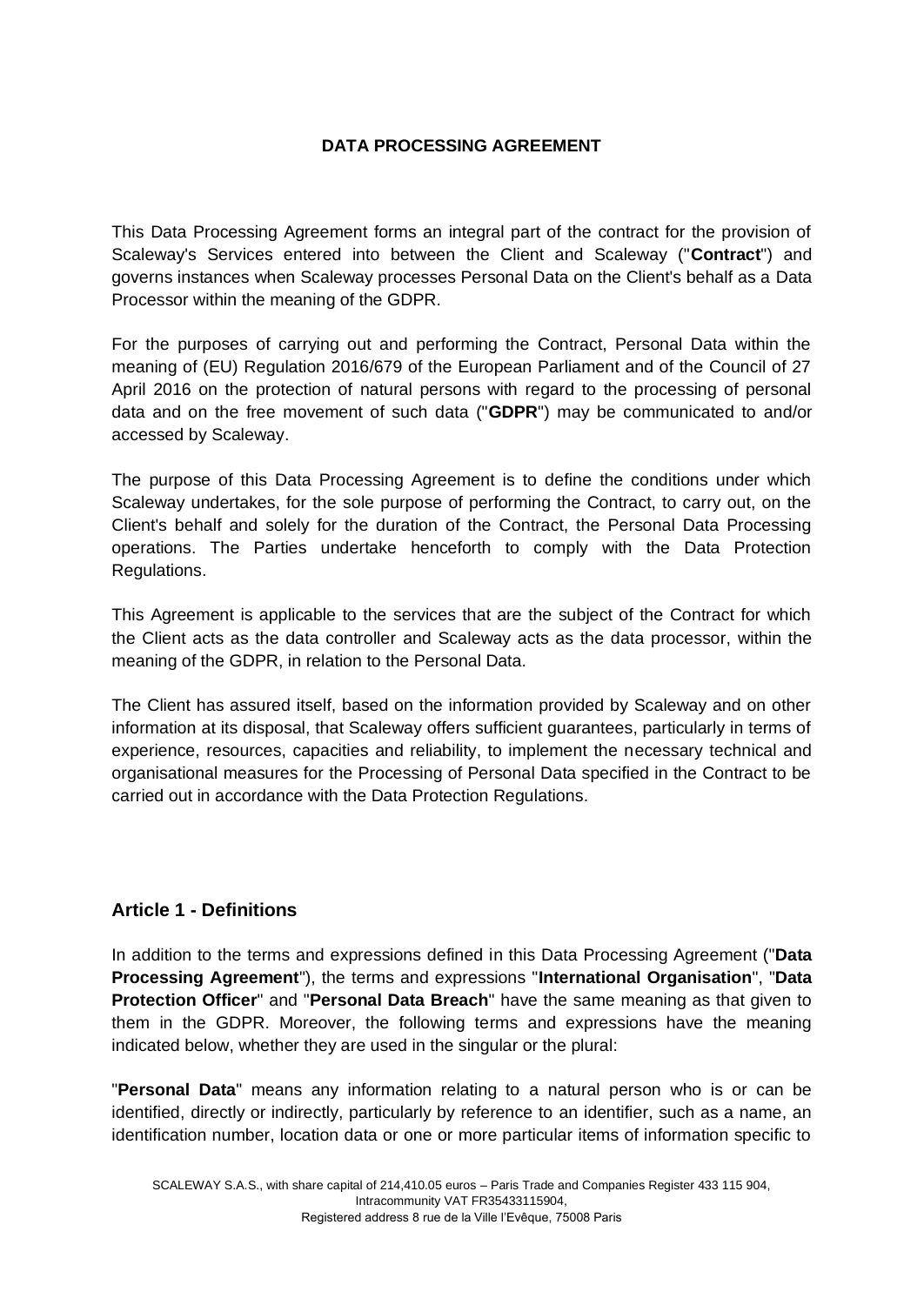his/her physical, physiological, genetic, mental, economic, cultural or social identity which may be communicated or made available as part of the carrying out and the performance of the Contract;

"**Security measures**" means the security measures prescribed by the Data Protection Regulations and any other obligation prescribed by said Regulations in order to guarantee the security and the confidentiality of the Personal Data, including the activities that have to be performed in the event of a Personal Data Breach, particularly in order to prevent or reduce the harmful effects of the Personal Data Breach on the Data Subjects;

"**Employee**" means the salaried employees, commissioned persons or any other natural person authorised to perform operations for the Processing of Personal Data communicated or made available by Scaleway and/or any Sub-Processors that it may have;

"**Data Subject**" means, in accordance with the GDPR, the identified or identifiable natural persons to which the Personal Data relates;

"**Data Protection Regulations**" means the GDPR, French Law no. 78-17 of 6 January 1978 on Data Protection and Civil Liberties and its subsequent amendments ("**Data Protection and Civil Liberties Law**"), Directive 2002/58/EC of the European Parliament and of the Council concerning the processing of personal data and the protection of privacy in the electronic communications sector of 12 July 2002, and all of the legislative provisions, regulations, guidelines, opinions, certifications, approvals, recommendations or final legal decisions relating to the protection of personal data applicable to the Processing of Personal Data, already in force or which will come into force during the period of this Data Processing Agreement, and of any other competent authority. Should there be a contradiction between the Data Protection and Civil Liberties Law, the GDPR and/or the measures adopted by the competent authorities in their implementation, the provisions of the GDPR and the measures adopted for its implementation shall take precedence.

"**Processing**" means the processing of Personal Data within the meaning of the GDPR, entrusted to Scaleway as part of the Contract and described in this Data Processing Agreement.

## **Article 2 - Processing that is the subject of the Data Processing**

- **2.1** The Processing carried out by Scaleway for the purposes of this Data Processing Agreement will relate only to the types of Personal Data and the categories of Data Subjects defined by the Client and for which it is responsible.
- **2.2** It is made clear that the Data Processor's Services do not allow for the processing of personal health data in accordance with the certification required by law (Articles L.1111-8 et seq. of the French Public Health Code). Consequently, the Client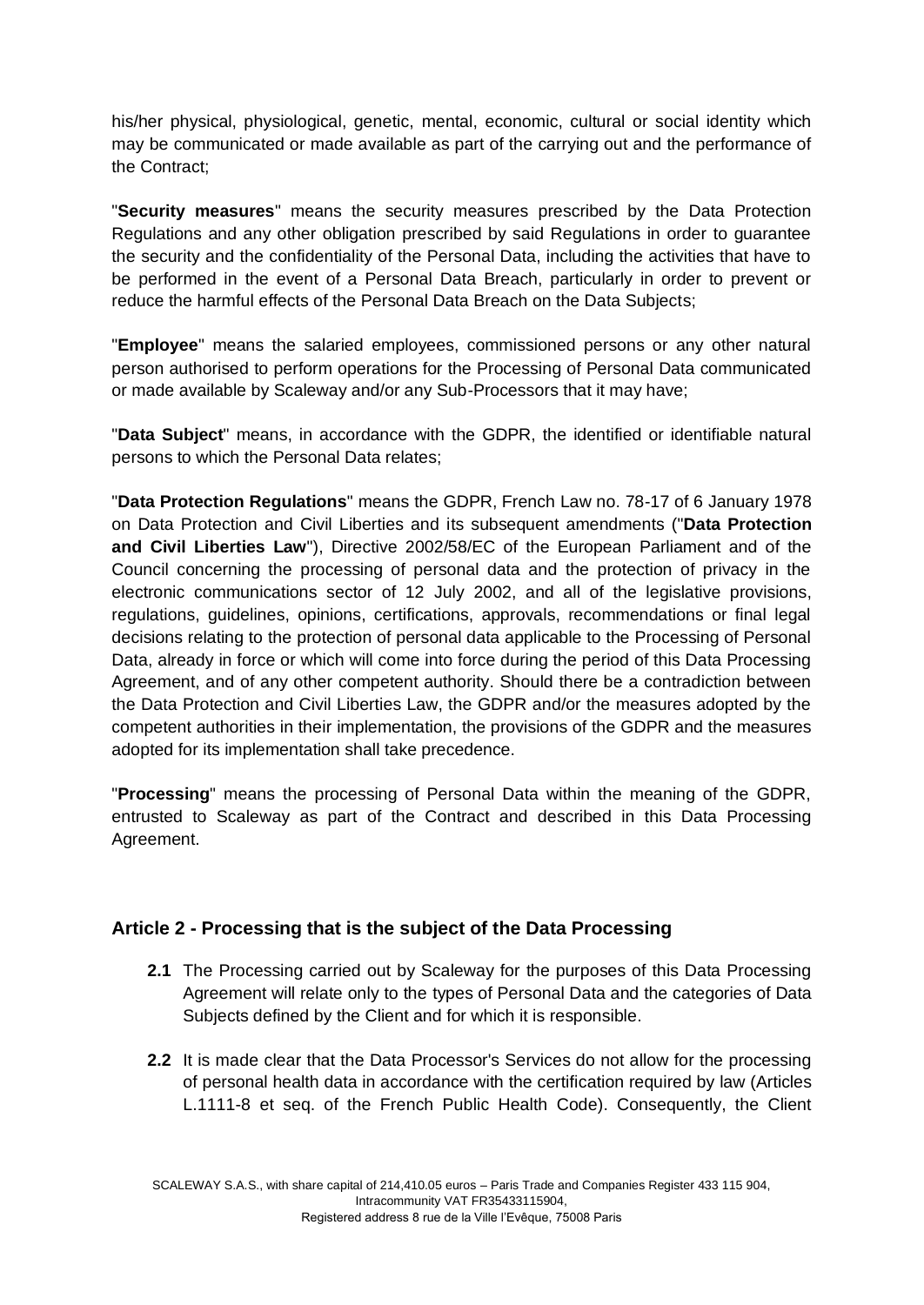undertakes not to process any personal health data via the Data Processor's services.

- **2.3** The Client undertakes to provide the Data Processor with the data mentioned in this Data Processing Agreement for the purposes of performing the Contract and to document in writing any instruction concerning the Processing of Personal Data by the Data Processor.
- **2.4** Scaleway undertakes to guarantee the confidentiality of the Personal Data and that all Employees and Sub-Processors authorised to process the Personal Data in accordance with this Data Processing Agreement will respect the confidentiality of the Personal Data. The obligation of confidentiality regarding Personal Data shall remain in effect for five years from the expiry of the Contract.

## **Article 3 - Nature, purposes and terms and conditions of the Processing**

- **3.1** Scaleway, as Data Processor, undertakes, at its expense, to:
	- a) process the Personal Data for the purpose of performing the Contract within the limits and according to the terms and conditions stipulated therein, in this Data Processing Agreement and in the Data Protection Regulations;
	- b) comply with the written instructions communicated by the Client and to inform the Client if it considers that an instruction infringes the Data Processing Regulations or, more generally, the applicable legislation;
	- c) process the Personal Data that is strictly necessary to perform the Contract or to comply with legal obligations;
	- d) process the Personal Data legally and in accordance with the Contract, this Data Processing Agreement and the requirements laid down by the Data Protection Regulations;
	- e) notify the Client, as far as possible, of any requirements for amending, updating, correcting or deleting Personal Data and to undertake to update, amend, correct or delete Personal Data at the Client's request;
	- f) assist the Client and cooperate with it in the event of a request made by the competent authorities or Data Subjects and in order to comply with the obligations arising from the Data Protection Regulations;
	- g) make available to the Client all information in its possession, needed to demonstrate, as part of the performance of the Contract, that said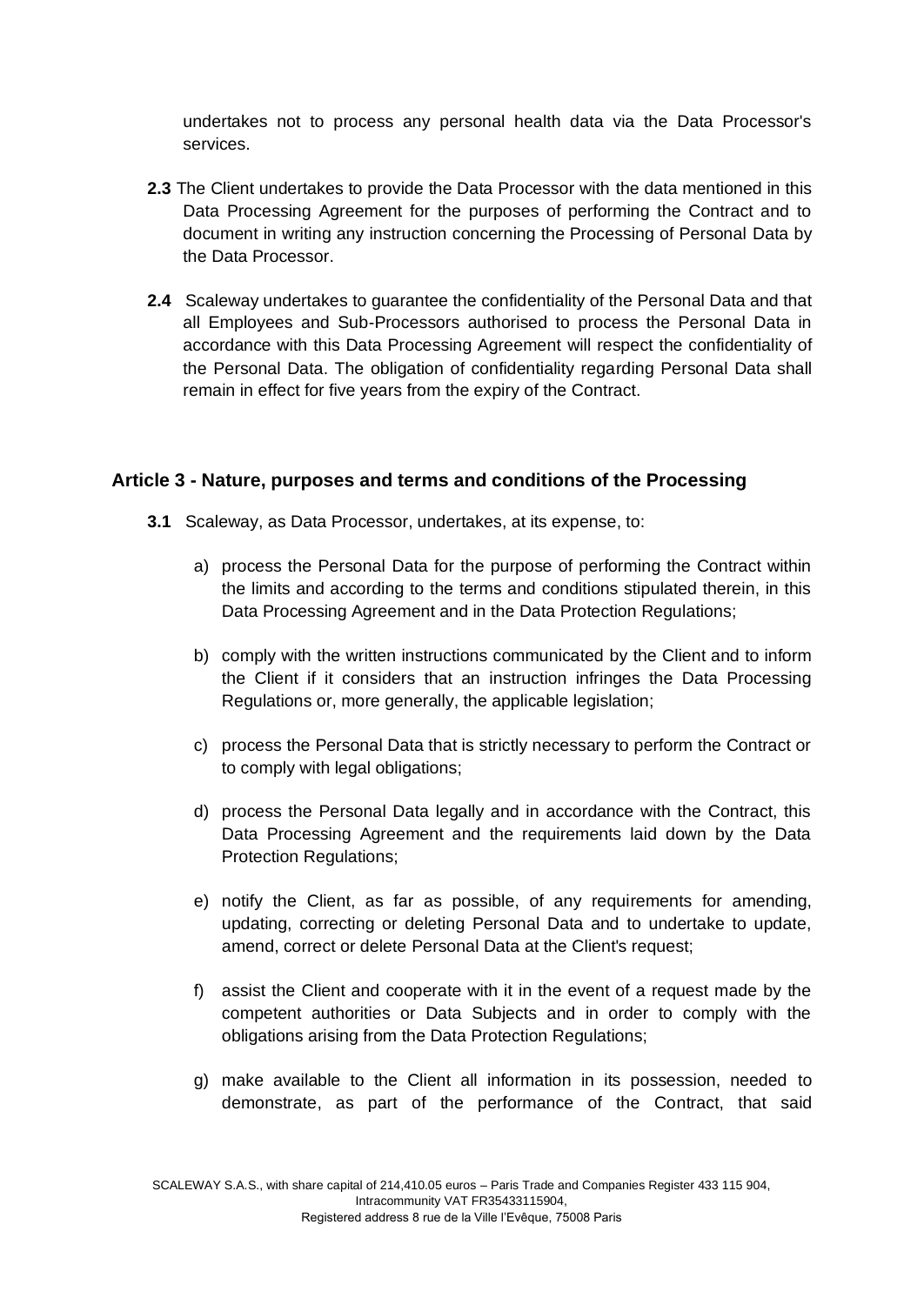performance complies with the obligations stated in the Data Protection Regulations.

# **Article 4 - Register of the activities relating to the Processing**

- **4.1** Scaleway undertakes to keep a register concerning all categories of activities relating to the Processing of Personal Data carried out on the Client's behalf. This will include:
	- a) the name and contact details of Scaleway and its Sub-Processors, those of the Client and, where applicable, those of the Client's and Scaleway's Data Protection Officers;
	- b) the categories of Processing carried out on the Client's behalf;
	- c) where applicable, the transfers of Personal Data to a third country or to an International Organisation and, in the cases of transfers mentioned in Article 49, sub-section 1, second paragraph of the GDPR, the documents vouching for the existence of the appropriate safeguards required by Article 49 of the GDPR; and
	- d) a general description of the technical and organisational security measures mentioned in Article 32, sub-section 1 of the GDPR. These security measures are also stated in Scaleway's Information Systems Security Policy (ISSP), available on its website.
- **4.2** Scaleway undertakes to provide the Client, as quickly as possible, with a copy of the register mentioned in clause 4.1 at the Client's and/or the competent authorities' request.
- **4.3** Scaleway undertakes to provide the Client with all information relating to the Processing of Personal Data concerning it, as part of the performance of the Contract, which it reasonably needs in order to be able to draw up its own register of activities relating to the processing mentioned in Article 30, sub-section 1 of the GDPR.

## **Article 5 - Obligations of the Client acting as Data Controller**

**5.1** The Client is solely responsible for the Personal Data and the content thereof that goes through the Data Processor's Services. The Data Processor cannot carry out any check of the content of the data and cannot be liable for their possible illegal or illicit nature and the Client expressly acknowledges this.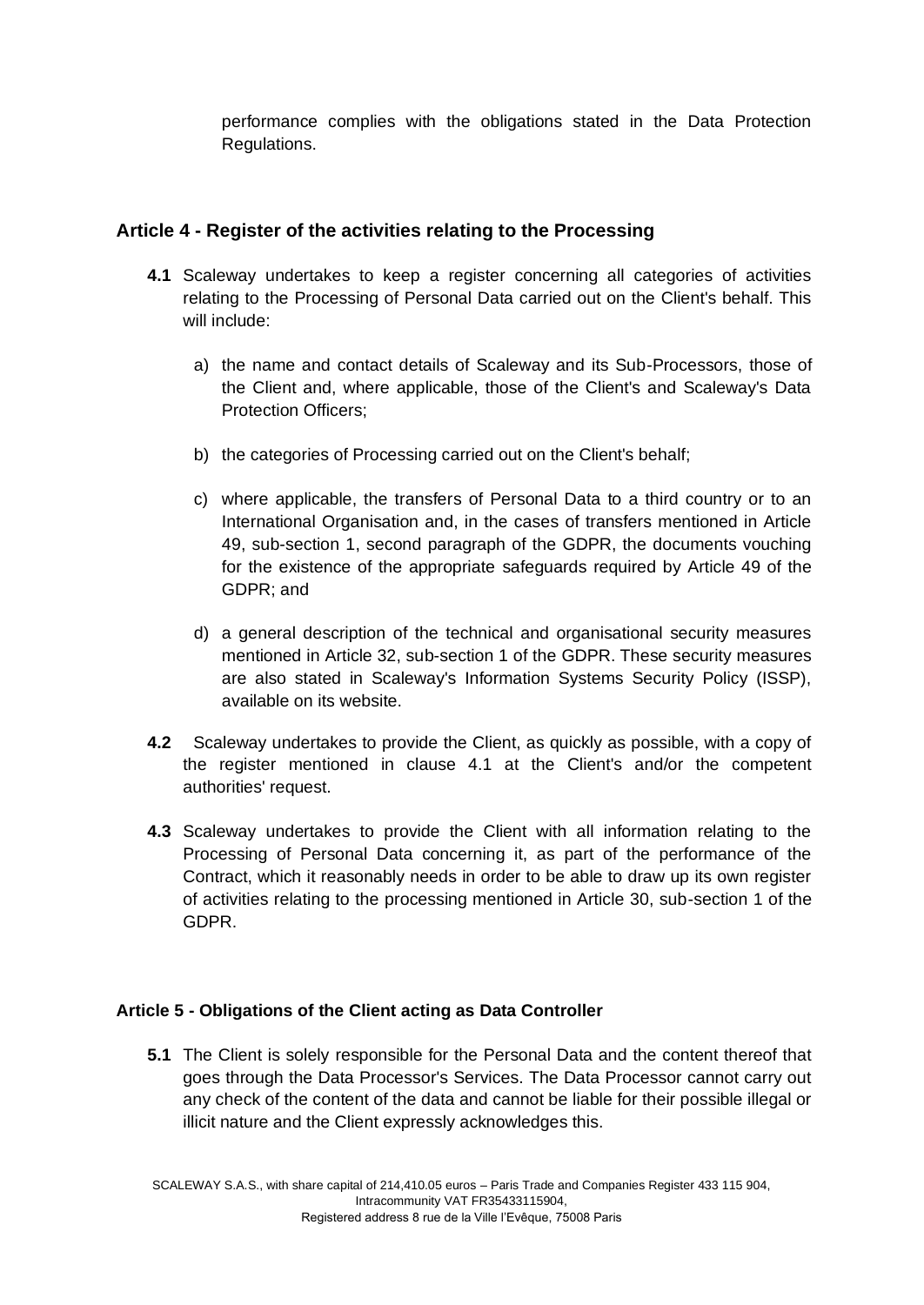- **5.2** The Client shall be solely and entirely responsible, as Data Controller, for any collection, processing, passing on, dissemination or representation of information or data it performs via the Services and such activities shall be done in strict compliance with the applicable Data Protection Regulations.
- **5.3** The Client undertakes in particular:
	- a) to provide the necessary information to the Data Subjects involved in the processing operations at the time that the data is collected;
	- b) to provide the Data Processor with the instructions for processing the Personal Data;
	- c) to keep a register of the processing activities mentioning the Data Processor for the relevant processing activities;
	- d) to carry out, or have carried out under its responsibility, impact analyses and, where applicable, to consult the competent supervisory authority when the proposed processing will be likely to pose a high risk for the rights and liberties of the data subjects;
	- e) to set the retention period and the terms and conditions for storing and deleting the Personal Data processed;
	- f) to determine and comply with the technical and organisational measures relating to the protection, security and confidentiality of the Personal Data processed, to put in place an internal procedure for identifying and processing Personal Data breaches requiring notification to the competent supervisory authority and/or the data subjects;
	- g) not to process health data as part of the performance of the Contract.

## **Article 6 - Obligations relating to the Employees**

- **6.1** Scaleway undertakes to ensure that the Employees have access solely to the Personal Data which is strictly necessary for the performance of the Contract or in order to fulfil its legal obligations and that they exclusively Process such Personal Data, in all cases, within the limits and in accordance with the terms of this Data Processing Agreement, the Contract and the Data Protection Regulations.
- **6.2** Scaleway also undertakes to authorise the Processing of Personal Data only by Employees who: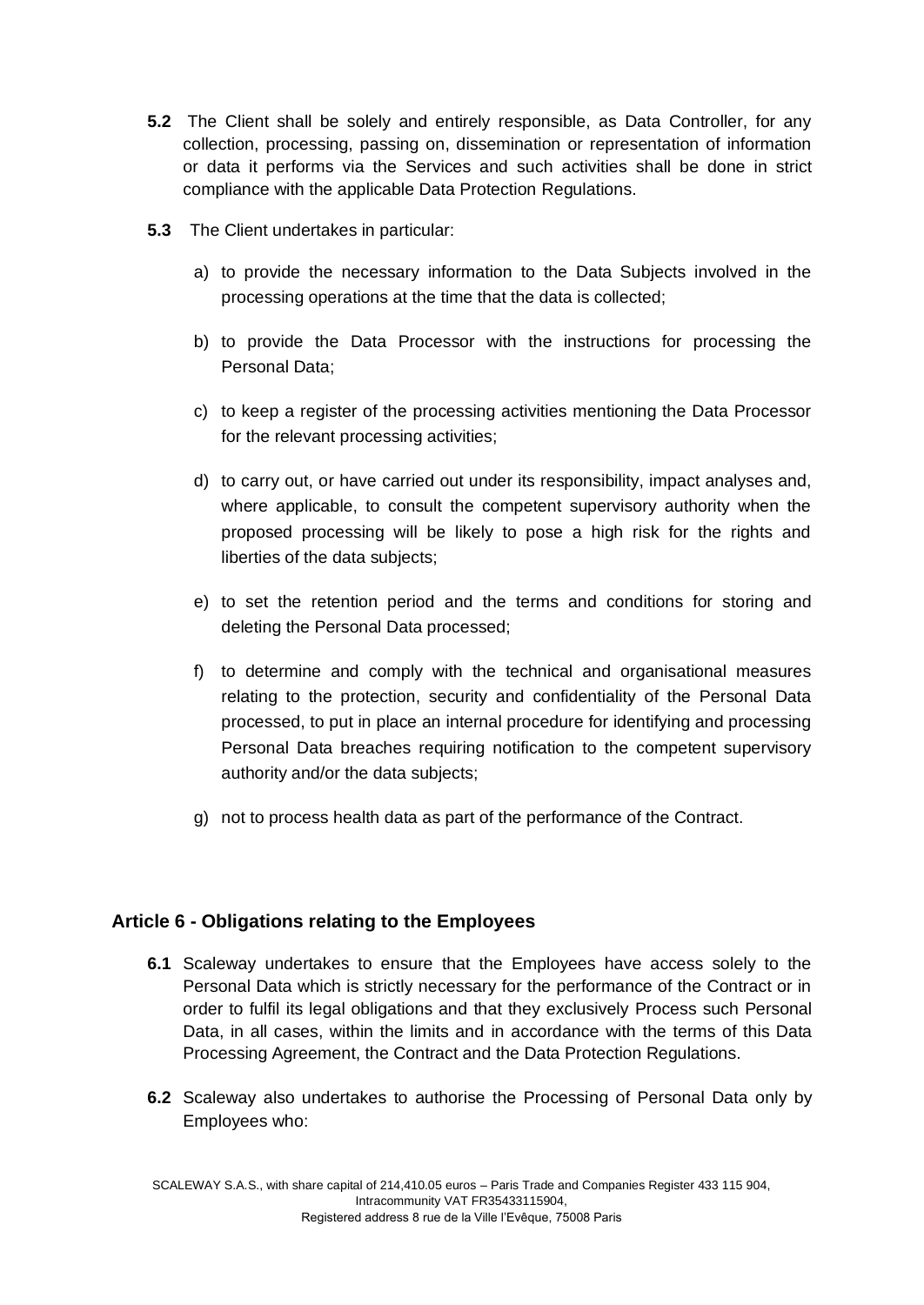- a) because of their experience, their abilities and their training are suitable for guaranteeing compliance with the Data Protection Regulations and who have to access such Data in order to perform the Contract;
- b) have to comply with the strict obligations of confidentiality during the Processing of Personal Data, it being specified that Scaleway will ensure such Employees comply with the instructions received and the obligations incumbent on them.
- **6.3** Scaleway undertakes, within the scope of the services, to establish physical, technical and organisational measures intended to ensure that:
	- a) each Employee can have access solely to the Personal Data that might be subject to Processing depending on the authorisation which that Employee has;
	- b) any Processing of Personal Data constituting a breach of this Data Processing Agreement, the Contract and/or Data Protection Regulations should be identified and reported to the Client without delay, including in accordance with the procedure and within the time frames mentioned in Article 8 in the event of a Personal Data Breach; and
	- c) on the extinguishment of the Contract or of the assignment entrusted to the Employee, the Employee shall immediately cease the Processing of Personal Data, in accordance with the legal constraints incumbent on him/her.

## **Article 7 - Sub-Processors**

- **7.1** The Client grants the Data Processor a general authorisation to subcontract part of its obligations under this Agreement to another data processor. Scaleway may only use another data processor ("**Sub-Processor")** to carry out specific Processing activities.
- **7.2** Should Scaleway use a Sub-Processor, Scaleway shall ensure that each Sub-Processor has appropriate guarantees in accordance with the Data Protection Regulations with regard to the technical and organisational measures adopted for the Processing of Personal Data and shall ensure that each Sub-Processor ceases the Processing of Personal Data immediately if such guarantees should be lacking. If a Sub-Processor does not meet its obligations regarding Personal Data protection, Scaleway remains fully responsible to the Client for the fulfilment by the Sub-Processor of its obligations.
- **7.3** Scaleway shall ensure that each Sub-Processor is subject to appropriate obligations of confidentiality and that it undertakes to comply with the obligations of this Data Processing Agreement on behalf of and in accordance with the instructions of the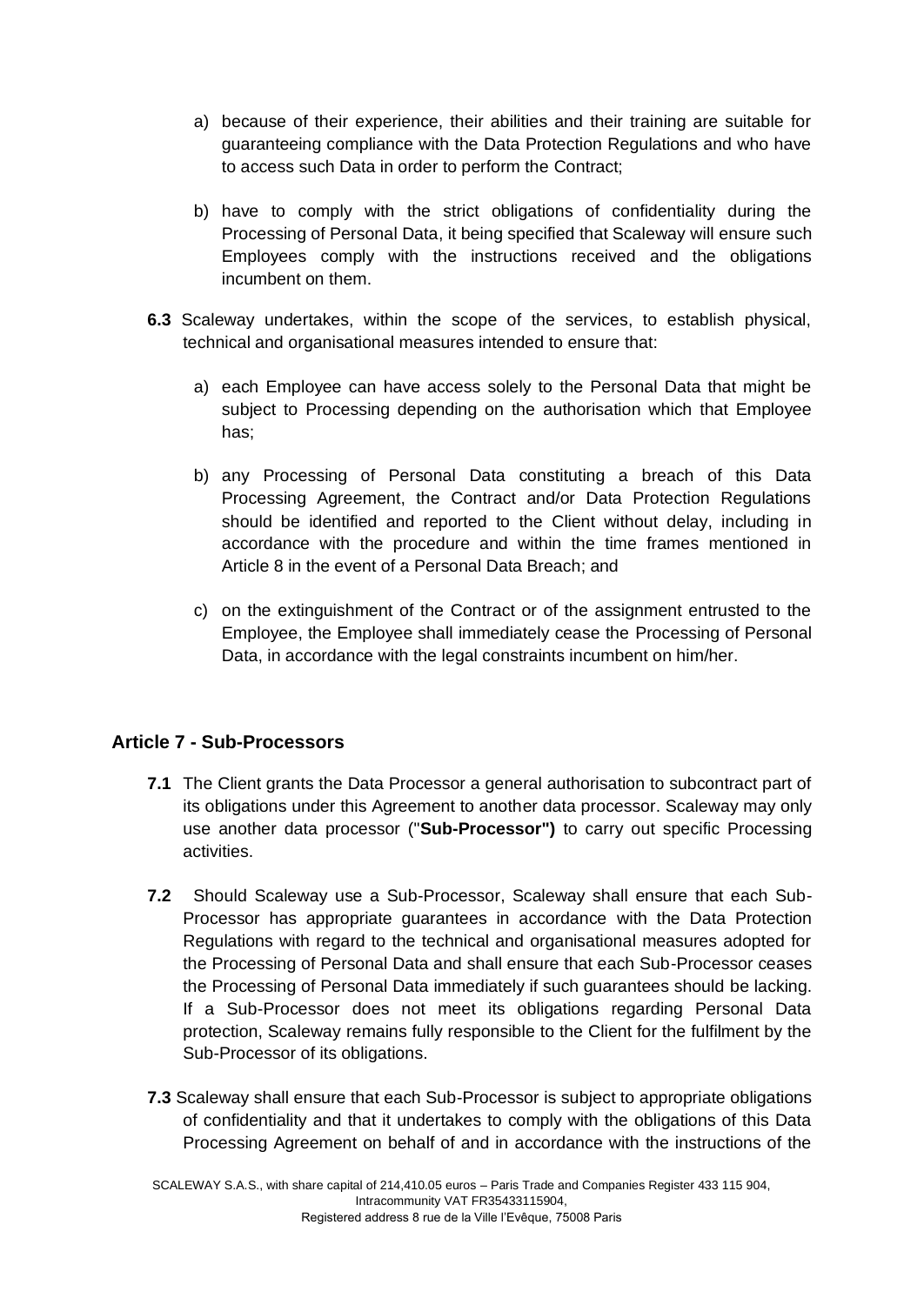Client, through a written agreement that has similar content to that of the Data Processing Agreement.

### **Article 8 - Security measures**

- **8.1** Scaleway undertakes to implement Security Measures in accordance with the provisions of the Data Protection Regulations;
- **8.2** More particularly, Scaleway undertakes to:
	- a) implement all of the technical and organisational measures described in its Information Systems Security Policy (ISSP), available on its website;
	- b) send information, at the Client's request, relating in particular to the physical, organisational and technical measures implemented in respect of the Services for the Processing of Personal Data by Scaleway and any of its own Sub-Processors, as well as, as far as reasonably possible, any other additional information that may be requested by the Client in relation to the physical, organisational and technical measures implemented in relation to the Processing of Personal Data.

## **Article 9 - Personal Data Breach**

- **9.1** In the event of a Personal Data Breach, incidents that might compromise the security of the Personal Data (for example: loss of, damage to or destruction of the Personal Data, regardless of the medium or format thereof (hard copy, electronic or other), unauthorised third-party access to the Personal Data or any other Personal Data Breach), including Personal Data Breaches arising from the behaviour of any Sub-Processors and/or Employees of Scaleway, Scaleway:
	- a) shall inform the Client of such breach, as quickly as possible after having become aware of it, by means of a written notification sent to the Client, and provide it with the relevant information to enable it, as the party responsible for this obligation of notification, to notify said breach to the competent supervisory authority, when necessary; and
	- b) in conjunction with the Client, shall immediately and, in any case, without any unjustified delay, implement any measure that may be necessary to minimise the risks of any sort to the Personal Data and to mitigate the possible harmful effects of such breach and to contribute, within the limit of the scope of the services, to the identification of the cause thereof.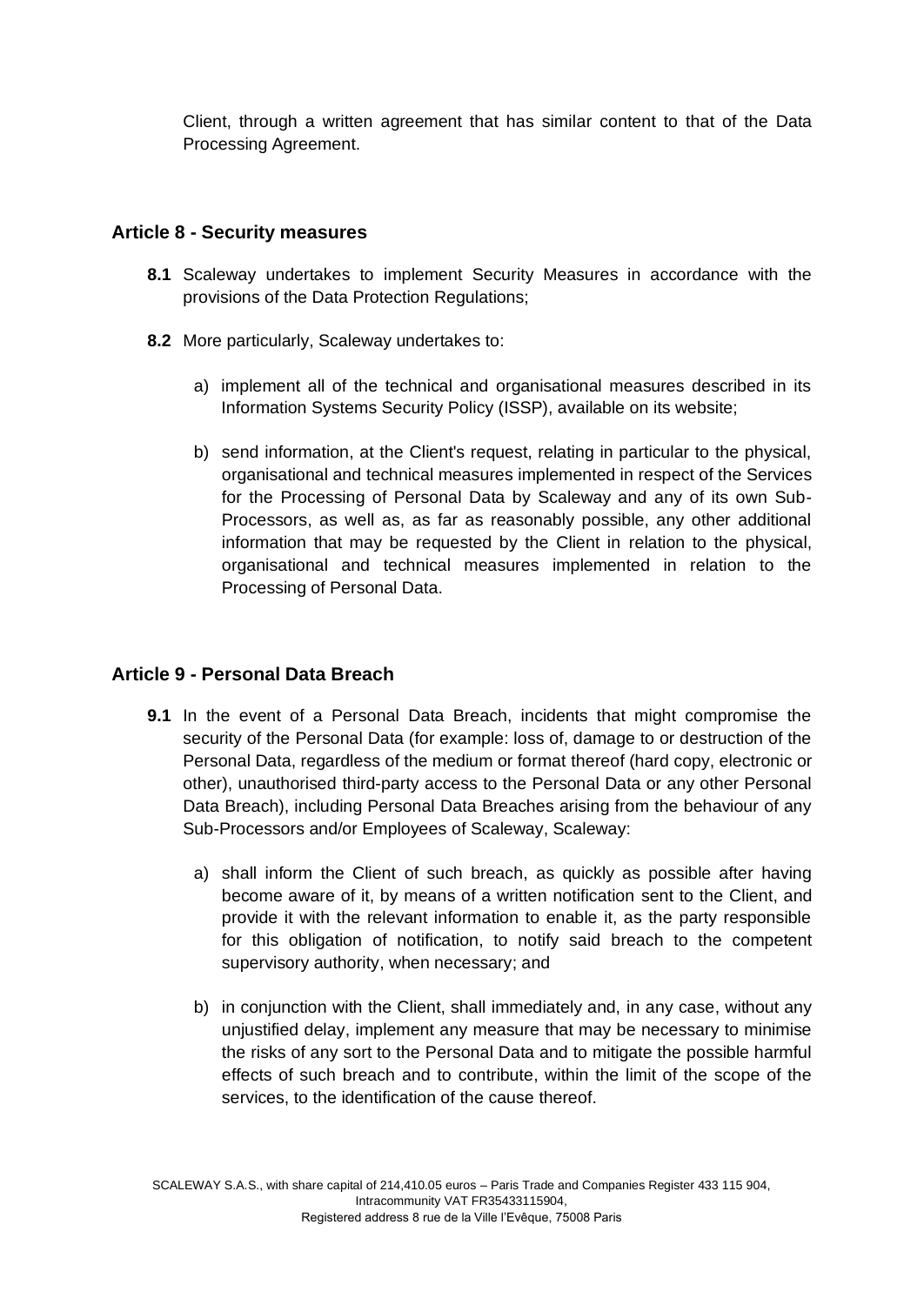**9.2** Scaleway undertakes to keep a register listing the Personal Data Breaches relating to the Personal Data that is the subject of this Data Processing Agreement, the circumstances associated therewith, their consequences and the measures implemented in order to rectify them as well as any breach committed with regard to this Data Processing Agreement.

## **Article 10 - Rights of the Data Subjects**

- **10.1** Scaleway undertakes to cooperate with the Client to a reasonable extent to guarantee, within the time frames and in accordance with the terms and conditions set by law, that requests from the Data Subjects to exercise the rights stipulated by the Data Protection Regulations are satisfied, and more generally, to guarantee full compliance with the Data Protection Regulations. In this regard, Scaleway undertakes to inform the Client of any requests submitted by Data Subjects to exercise such rights.
- **10.2** Scaleway shall make mechanisms available to the Client to exercise its GDPR rights via its Management Console and also by email to the contact addresses mentioned in the Preamble.

### **Article 11 - Communication and transfer of Personal Data**

- **11.1** Scaleway undertakes, in respect of the Processing that is the subject of this Data Processing Agreement,
	- a) not to disseminate or communicate the Personal Data to third parties, including any Sub-Processors, unless the Data Processing Regulations or the Contract expressly provides for it or the Client authorises it in writing; and
	- b) not to send, disseminate or store Personal Data in a country outside the European Union without the Client's express prior agreement. If Scaleway is obliged to transfer Personal Data to a third country or to an international organisation, in accordance with Union law or the law of the member State to which it is subject, it must notify the Client of this prior to the processing and prove the mandatory nature of such obligation, unless the relevant law prohibits such notification on important public interest grounds.
	- c) in the event of a transfer of personal data outside the European Union or to a country not having the benefit of an adequacy decision, to:
		- − sign the Standard Contractual Clauses in accordance with the Data Protection Regulations;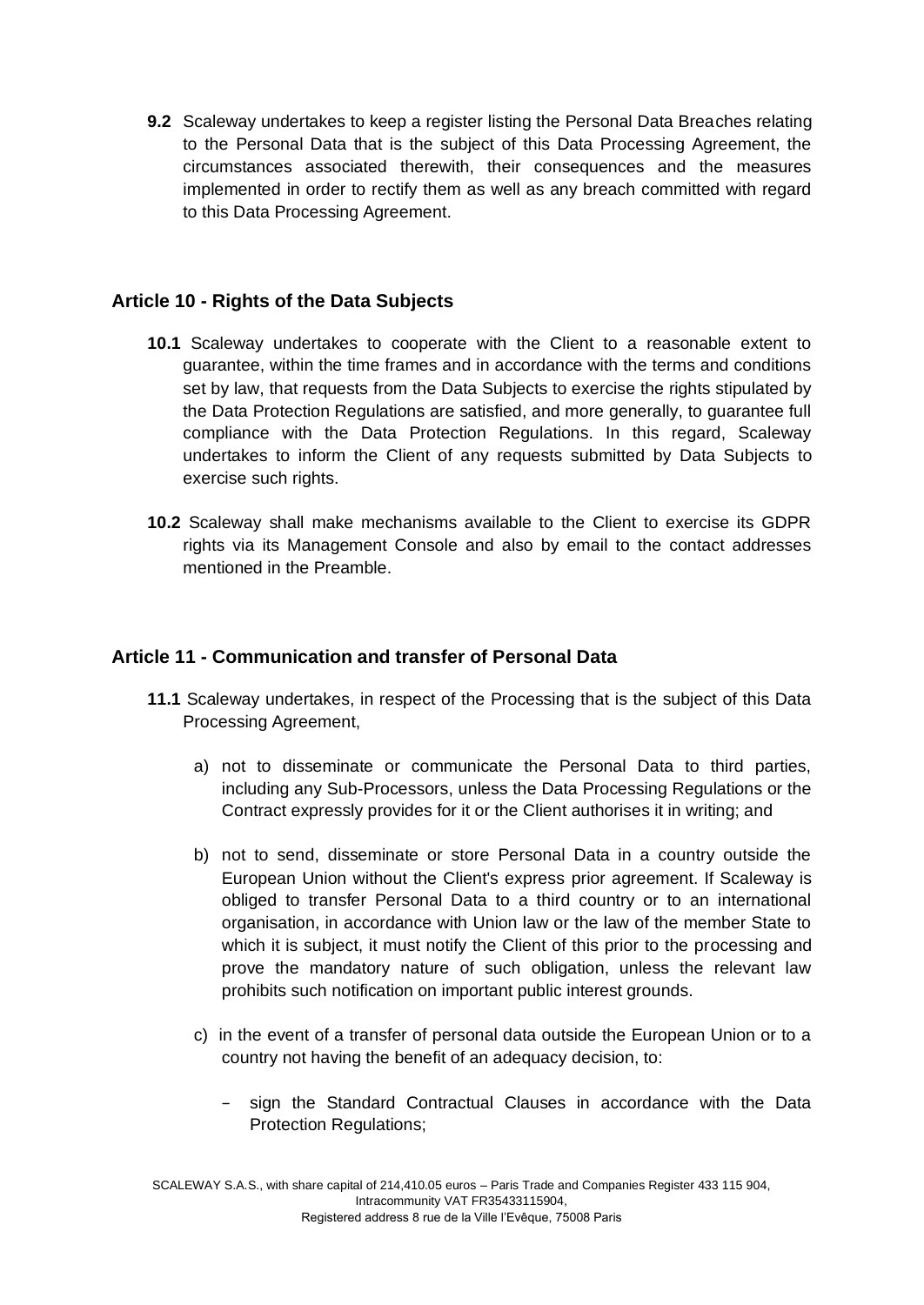− take all technical and organisational measures needed to guarantee the protection and the confidentiality of the information sent in accordance with the Data Protection Regulations.

## **Article 12 - Audit**

- **12.1** Scaleway undertakes to provide the Client, at its request, with any document reasonably required to ensure that Scaleway is complying with the obligations arising out of this Data Processing Agreement.
- **12.2** Scaleway acknowledges that the Client may, subject to notifying it in writing 15 days beforehand, at its expense and no more than once a year, have an audit carried out by a trusted third party, acknowledged as an independent auditor of the Parties and appointed by Scaleway, to assess the organisational, technical and security measures implemented by Scaleway in respect of the Personal Data Processing for the carrying out of the services only, at the conditions which will be defined by Scaleway and the Client and within the limit of maintaining the Services and guaranteeing the confidentiality and security of Scaleway's other clients.

# **Article 13 - End of the Contract**

At the end of the Contract for any reason whatsoever, Scaleway shall ensure that it ceases any Personal Data Processing immediately and that it deletes the Personal Data as well as any copies thereof, unless it is required by the applicable legislation to retain the Personal Data, in which case, such retention must be done solely within the limits strictly provided for in the legislation. It is therefore the Client's responsibility, within the scope of the Services, to ensure the retention of its Personal Data prior to the end of the Contract.

## **Article 14 – Miscellaneous provisions**

- **14.1** This Data Processing Agreement is governed by French law. The courts under the aegis of the Paris Court of Appeal have exclusive jurisdiction to hear any dispute arising out of this Data Processing Agreement or relating to it.
- **14.2** Any amendment to this Data Processing Agreement shall only be valid if it is issued in writing and signed by the authorised representatives of the Data Controller and the Data Processor.